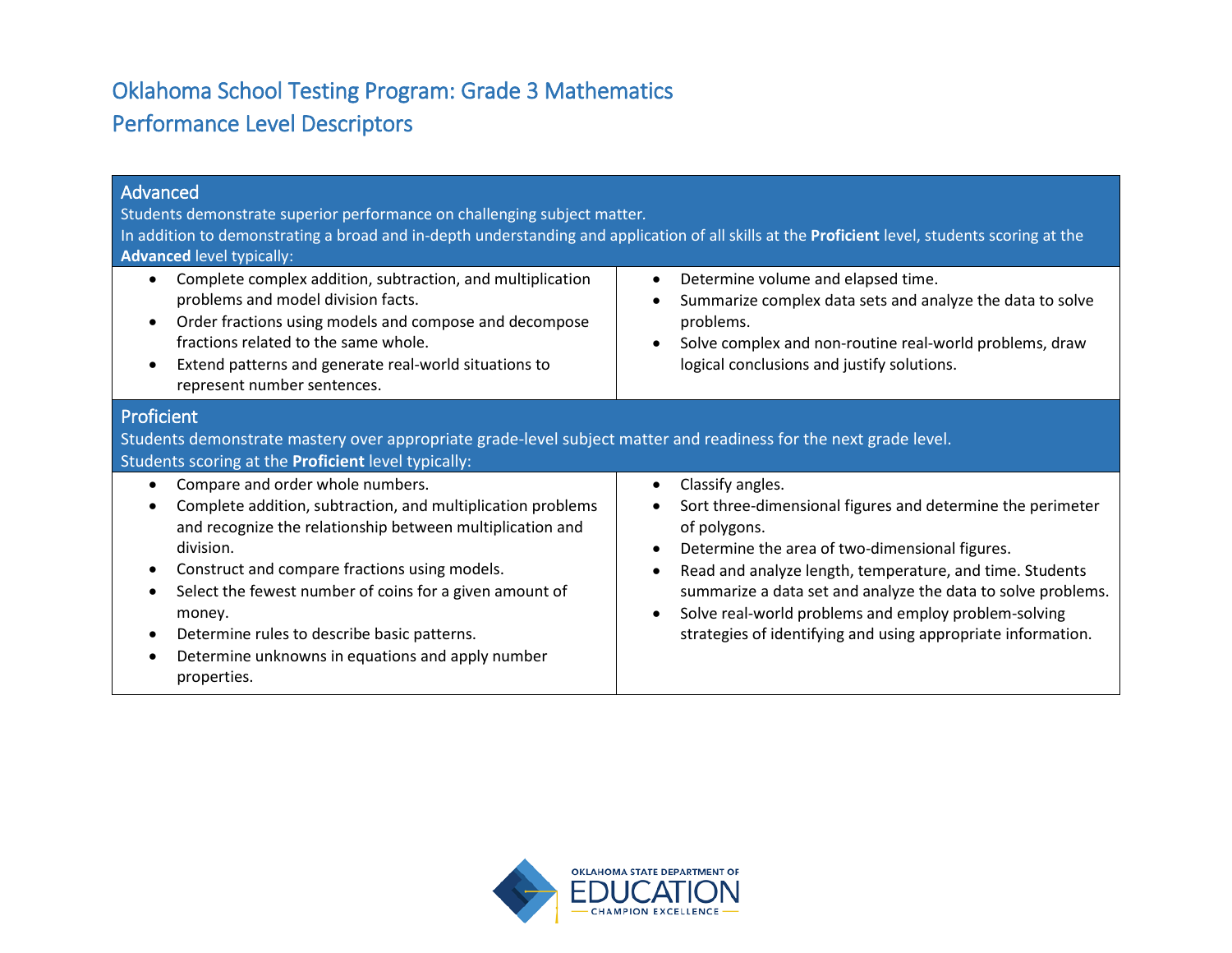# Oklahoma School Testing Program: Grade 3 Mathematics Performance Level Descriptors

| <b>Basic</b><br>Students demonstrate partial mastery of the essential knowledge and skills appropriate to their grade level.<br>Students scoring at the Basic level typically:     |                                                                                                                                                                                                                                   |
|------------------------------------------------------------------------------------------------------------------------------------------------------------------------------------|-----------------------------------------------------------------------------------------------------------------------------------------------------------------------------------------------------------------------------------|
| Represent whole numbers.<br>Complete simple addition, subtraction, and multiplication<br>problems.<br>Read and write fractions.<br>Determine the value of a set of coins or bills. | Determine rules to describe simple patterns. Students<br>determine unknowns in simple equations.<br>Identify right angles.<br>Choose an appropriate instrument to measure an object.<br>Read and write time from a digital clock. |
| <b>Below Basic</b><br>Students have not performed at least at the Basic level.                                                                                                     |                                                                                                                                                                                                                                   |

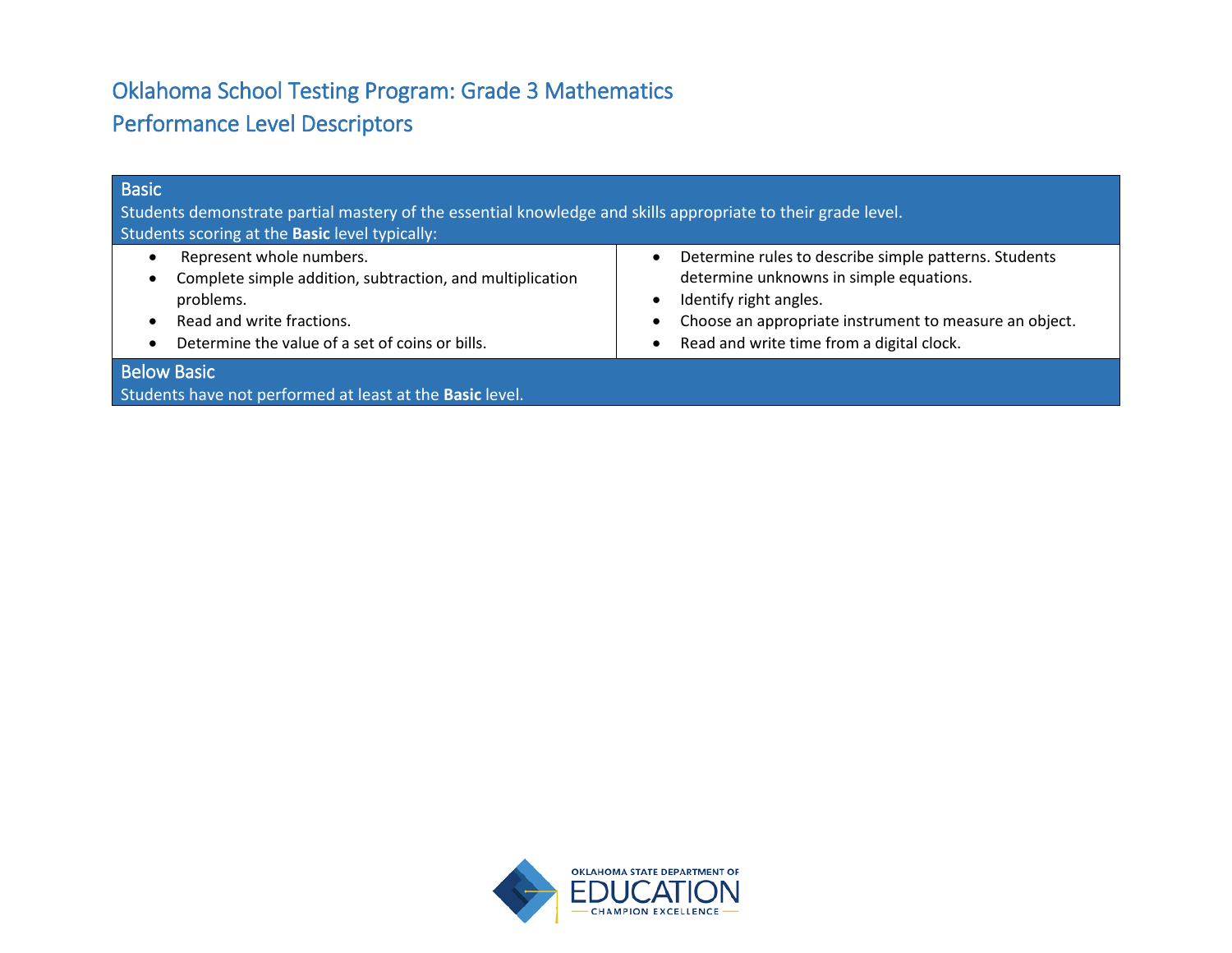# Oklahoma School Testing Program: Grade 4 Mathematics Performance Level Descriptors

| Advanced<br>Students demonstrate superior performance on challenging subject matter.<br>In addition to demonstrating a broad and in-depth understanding and application of all skills at the Proficient level, students scoring at the<br>Advanced level typically:                                                                                                                       |                                                                                                                                                                                                                                                                                                                                                                                                                                         |  |
|-------------------------------------------------------------------------------------------------------------------------------------------------------------------------------------------------------------------------------------------------------------------------------------------------------------------------------------------------------------------------------------------|-----------------------------------------------------------------------------------------------------------------------------------------------------------------------------------------------------------------------------------------------------------------------------------------------------------------------------------------------------------------------------------------------------------------------------------------|--|
| Estimate and solve complex mathematical problems and<br>determine the unknown in non-equivalent expressions.<br>Compare decimals and fractions.<br>Solve complex money problems.<br>Determine a rule and extend a complex pattern.<br>Determine and represent unknown values in complex<br>problems.                                                                                      | Determine volume.<br>$\bullet$<br>Solve complex measurement problems.<br>$\bullet$<br>Represent complex data sets and solve problems involving<br>$\bullet$<br>the data.<br>Solve complex and non-routine real-world problems, draw<br>$\bullet$<br>logical conclusions and justify solutions.                                                                                                                                          |  |
| Proficient<br>Students demonstrate mastery over appropriate grade-level subject matter and readiness for the next grade level.<br>Students scoring at the Proficient level typically:                                                                                                                                                                                                     |                                                                                                                                                                                                                                                                                                                                                                                                                                         |  |
| Estimate and solve mathematical problems.<br>$\bullet$<br>Use models to determine equivalent fractions, compare and<br>order fractions, and add and subtract fractions.<br>Read and write decimals and make connections between<br>decimals and fractions.<br>Determine change using coins.<br>Determine rules and extend patterns.<br>Determine unknown values in mathematical problems. | Describe parts of geometrical figures and identify similarities<br>$\bullet$<br>in three-dimensional figures.<br>Decompose and determine the area of polygons.<br>$\bullet$<br>Solve measurement problems.<br>$\bullet$<br>Represent data sets and solve problems involving the data.<br>$\bullet$<br>Solve real-world problems and employ problem-solving<br>$\bullet$<br>strategies of identifying and using appropriate information. |  |

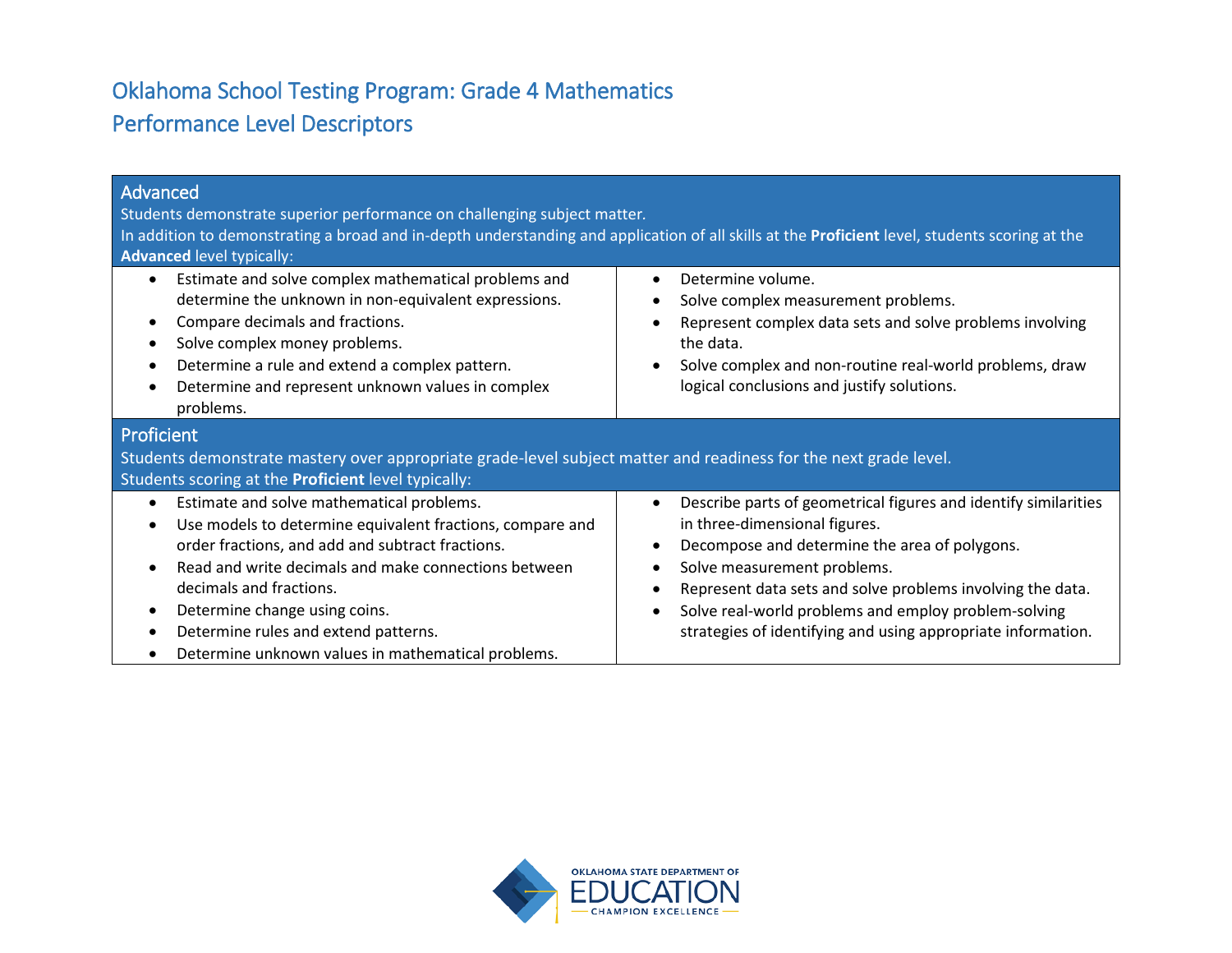# Oklahoma School Testing Program: Grade 4 Mathematics Performance Level Descriptors

| <b>Basic</b><br>Students demonstrate partial mastery of the essential knowledge and skills appropriate to their grade level.<br>Students scoring at the Basic level typically:                                                                                                                                     |                                                                                                                                                                                                                                                                                                  |
|--------------------------------------------------------------------------------------------------------------------------------------------------------------------------------------------------------------------------------------------------------------------------------------------------------------------|--------------------------------------------------------------------------------------------------------------------------------------------------------------------------------------------------------------------------------------------------------------------------------------------------|
| Demonstrate the ability to estimate and solve simple<br>mathematical problems.<br>Use models to determine simple equivalent fractions,<br>compare and order whole numbers and simple fractions, and<br>decompose fractions.<br>Read and write simple decimals and compare and order<br>whole numbers and decimals. | Determine change using whole dollars.<br>Determine a rule and extend a simple pattern.<br>Determine unknown values in simple mathematical<br>problems.<br>Identify quadrilaterals and determine the area of simple<br>polygons.<br>Identify appropriate units and tools to measure.<br>$\bullet$ |
| <b>Below Basic</b><br>Students have not performed at least at the Basic level.                                                                                                                                                                                                                                     |                                                                                                                                                                                                                                                                                                  |

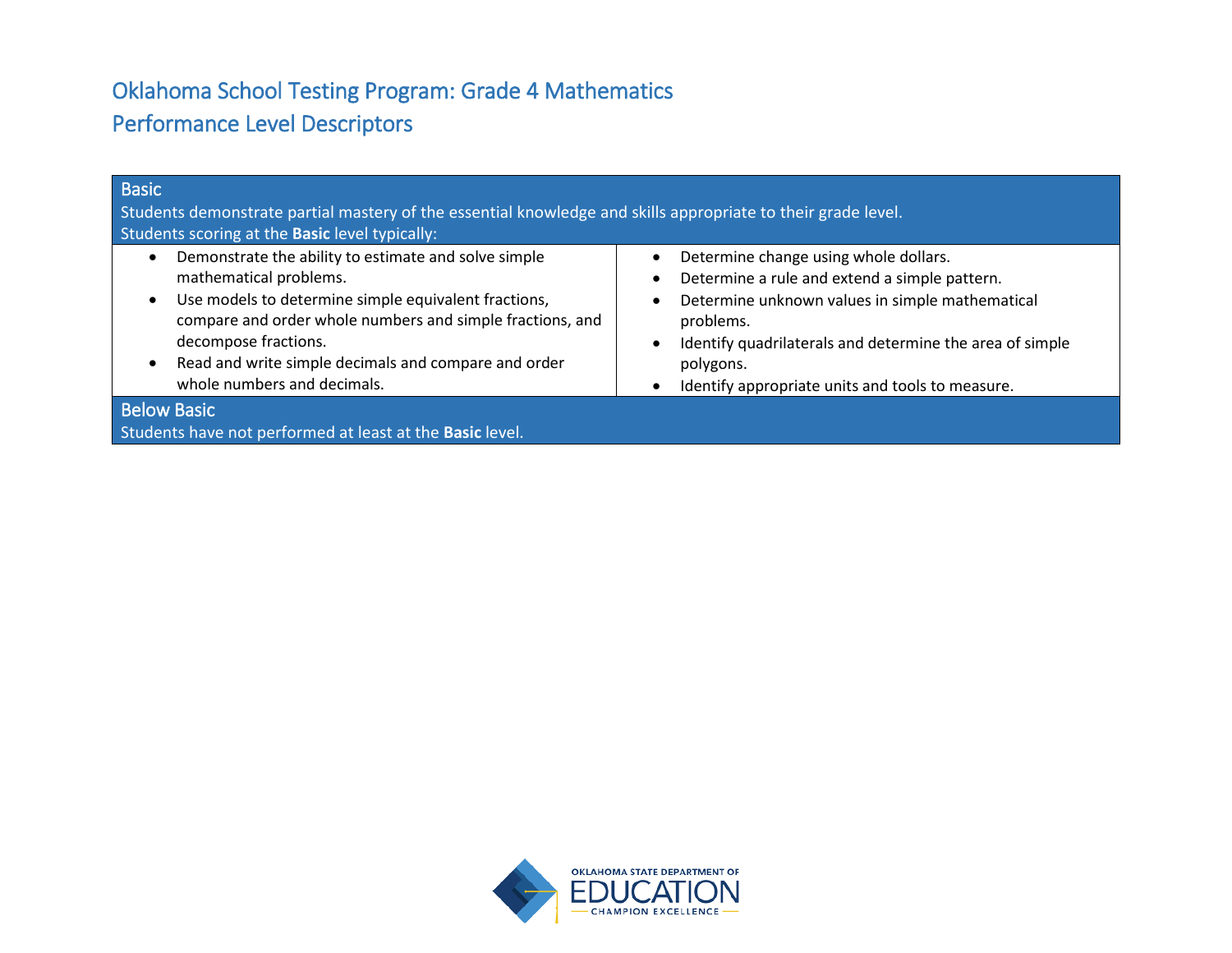# Oklahoma School Testing Program: Grade 5 Mathematics Performance Level Descriptors

| Advanced<br>Students demonstrate superior performance on challenging subject matter.<br>In addition to demonstrating a broad and in-depth understanding and application of all skills at the <b>Proficient</b> level, students scoring at the<br><b>Advanced level typically:</b>                                                                                                                                                                                                                              |                                                                                                                                                                                                                                                                                                                                                                                                                                                   |  |
|----------------------------------------------------------------------------------------------------------------------------------------------------------------------------------------------------------------------------------------------------------------------------------------------------------------------------------------------------------------------------------------------------------------------------------------------------------------------------------------------------------------|---------------------------------------------------------------------------------------------------------------------------------------------------------------------------------------------------------------------------------------------------------------------------------------------------------------------------------------------------------------------------------------------------------------------------------------------------|--|
| Interpret the remainder of division problems within the<br>$\bullet$<br>context of the problem.<br>Order decimals, fractions, and whole numbers.<br>$\bullet$<br>Evaluate complex expressions, equations, and inequalities.<br>Construct geometric figures and identify them in various<br>contexts.                                                                                                                                                                                                           | Compare the volume, perimeter, or surface area of geometric<br>figures.<br>Analyze complex graphs.<br>Solve complex and non-routine real-world problems, draw<br>logical conclusions and justify solutions.                                                                                                                                                                                                                                       |  |
| Proficient<br>Students demonstrate mastery over appropriate grade-level subject matter and readiness for the next grade level.<br>Students scoring at the <b>Proficient</b> level typically:                                                                                                                                                                                                                                                                                                                   |                                                                                                                                                                                                                                                                                                                                                                                                                                                   |  |
| Estimate and solve division problems with the remainder<br>$\bullet$<br>represented as a fraction or decimal.<br>Generate equivalent decimals and fractions, represent whole<br>$\bullet$<br>numbers or decimals, and compare fractions and decimals,<br>including mixed numbers.<br>Estimate, add, and subtract decimals and fractions.<br>$\bullet$<br>Describe patterns of change and graph these patterns as<br>ordered pairs on a coordinate plane.<br>Evaluate expressions, equations, and inequalities. | Solve volume and perimeter problems and simple surface<br>area problems.<br>Determine reasonable values for the perimeter of shapes<br>with curves.<br>Compare angles.<br>Recognize relationships within a measurement system.<br>Determine the mean, median, mode, and range of a data set<br>and analyze simple graphs.<br>Solve real-world problems and employ problem-solving<br>strategies of identifying and using appropriate information. |  |

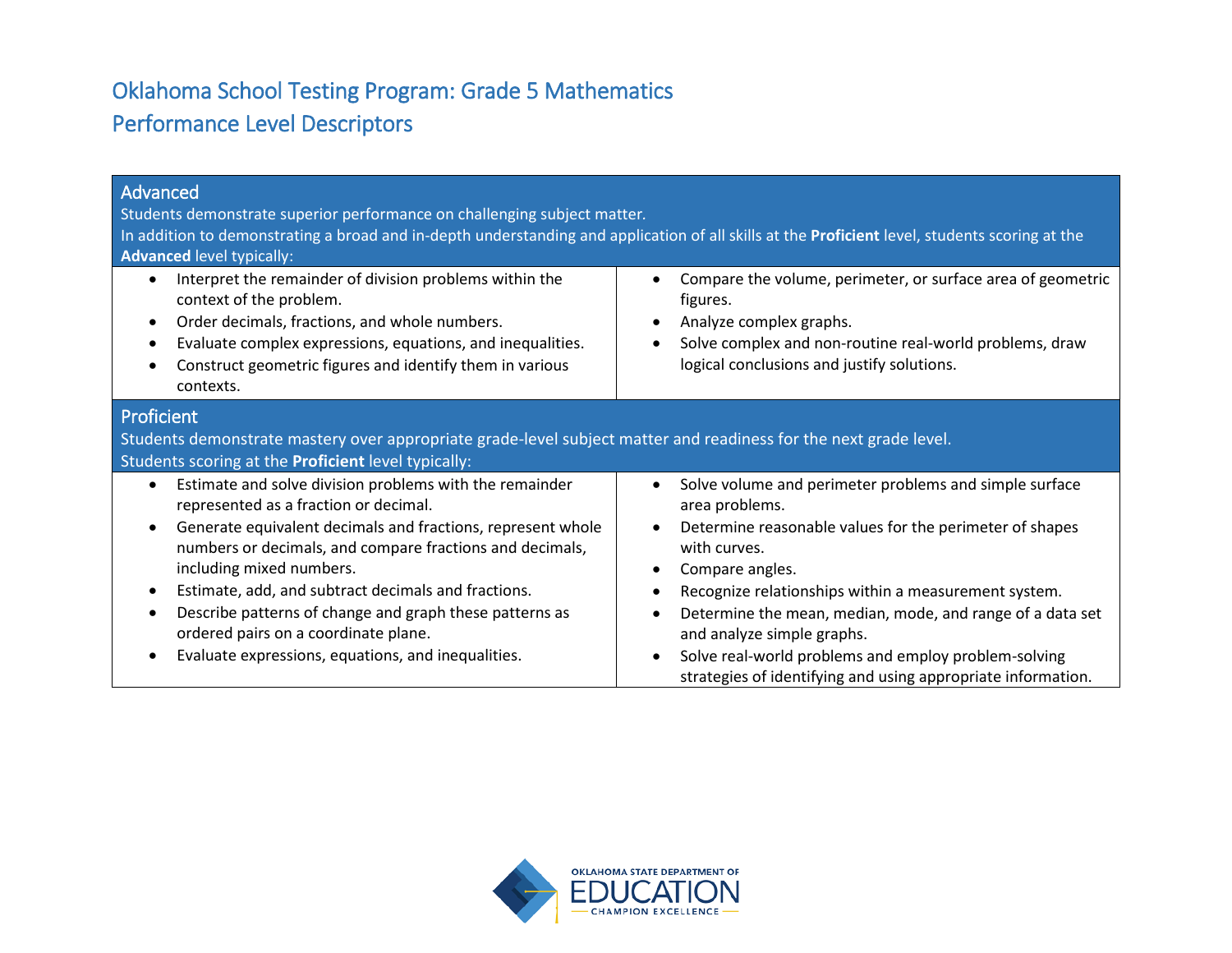# Oklahoma School Testing Program: Grade 5 Mathematics Performance Level Descriptors

| <b>Basic</b><br>Students demonstrate partial mastery of the essential knowledge and skills appropriate to their grade level.<br>Students scoring at the <b>Basic</b> level typically:                                                                                                                                                                                                                              |                                                                                                                                                                                                                                                                                                                                      |  |
|--------------------------------------------------------------------------------------------------------------------------------------------------------------------------------------------------------------------------------------------------------------------------------------------------------------------------------------------------------------------------------------------------------------------|--------------------------------------------------------------------------------------------------------------------------------------------------------------------------------------------------------------------------------------------------------------------------------------------------------------------------------------|--|
| Estimate and solve division problems with remainders and<br>solve addition and subtraction real-world problems.<br>Recognize basic equivalent decimals and fractions, represent<br>whole numbers, and compare and order fractions or<br>decimals.<br>Add and subtract decimals and fractions with like<br>denominators.<br>Describe simple patterns of change and identify ordered pairs<br>on a coordinate plane. | Evaluate simple equivalent numerical expressions or<br>equations.<br>Describe and classify geometric figures.<br>Solve simple volume and perimeter problems.<br>Choose an appropriate instrument to measure objects and<br>read and analyze the length of objects.<br>Read and analyze the measure of angles.<br>Read simple graphs. |  |
| <b>Below Basic</b><br>Students have not performed at least at the Basic level.                                                                                                                                                                                                                                                                                                                                     |                                                                                                                                                                                                                                                                                                                                      |  |

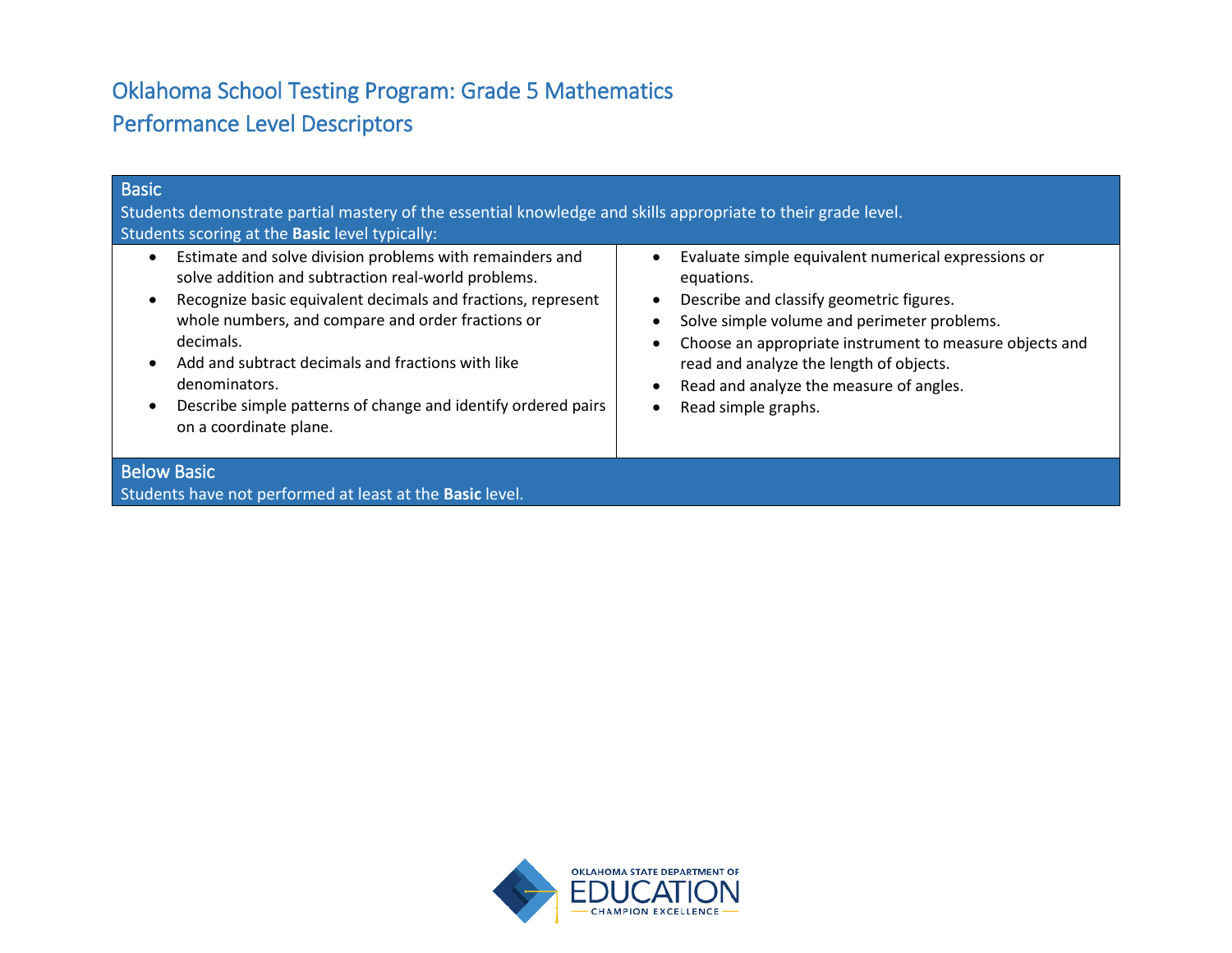# Oklahoma School Testing Program: Grade 6 Mathematics Performance Level Descriptors

| Advanced<br>Students demonstrate superior performance on challenging subject matter.<br>In addition to demonstrating a broad and in-depth understanding and application of all skills at the Proficient level, students scoring at the<br><b>Advanced level typically:</b><br>Estimate and solve complex problems requiring unit<br>$\bullet$<br>conversions.<br>Use the distance between points and transformations to<br>$\bullet$<br>solve complex problems involving congruent figures. | Analyze the differences between two outcomes of simple<br>$\bullet$<br>experiments.<br>Solve complex and non-routine real-world problems, draw<br>$\bullet$<br>logical conclusions and justify solutions.                                                                                                                                                                                         |
|---------------------------------------------------------------------------------------------------------------------------------------------------------------------------------------------------------------------------------------------------------------------------------------------------------------------------------------------------------------------------------------------------------------------------------------------------------------------------------------------|---------------------------------------------------------------------------------------------------------------------------------------------------------------------------------------------------------------------------------------------------------------------------------------------------------------------------------------------------------------------------------------------------|
| Proficient<br>Students demonstrate mastery over appropriate grade-level subject matter and readiness for the next grade level.<br>Students scoring at the Proficient level typically:<br>Estimate, illustrate, and simplify the addition and subtraction<br>of integers and assess the reasonableness of an answer.<br>Solve ratio and unit rate problems.<br>$\bullet$<br>Estimate and illustrate the multiplication and division of non-<br>$\bullet$                                     | Estimate and solve problems requiring unit conversion.<br>$\bullet$<br>Predict transformations, analyze lines of symmetry, and use<br>$\bullet$<br>the distance between points and transformations to solve<br>problems involving congruent figures.                                                                                                                                              |
| negative rational numbers.<br>Evaluate the validity of the value of a variable.<br>$\bullet$<br>Generate expressions, equations, and inequalities.<br>Interpret the solution of an equation and assess the<br>reasonableness of the solution.<br>Determine the area of polygons and composite figures.<br>$\bullet$<br>Use relationships between angles and the triangle sum<br>theorem to solve problems.                                                                                  | Explain and justify which measure of central tendency<br>$\bullet$<br>provides the most descriptive information for a data set.<br>Create and analyze box-and-whisker plots and explain and<br>$\bullet$<br>compare possible outcomes of simple experiments.<br>Solve real-world problems and employ problem-solving<br>$\bullet$<br>strategies of identifying and using appropriate information. |

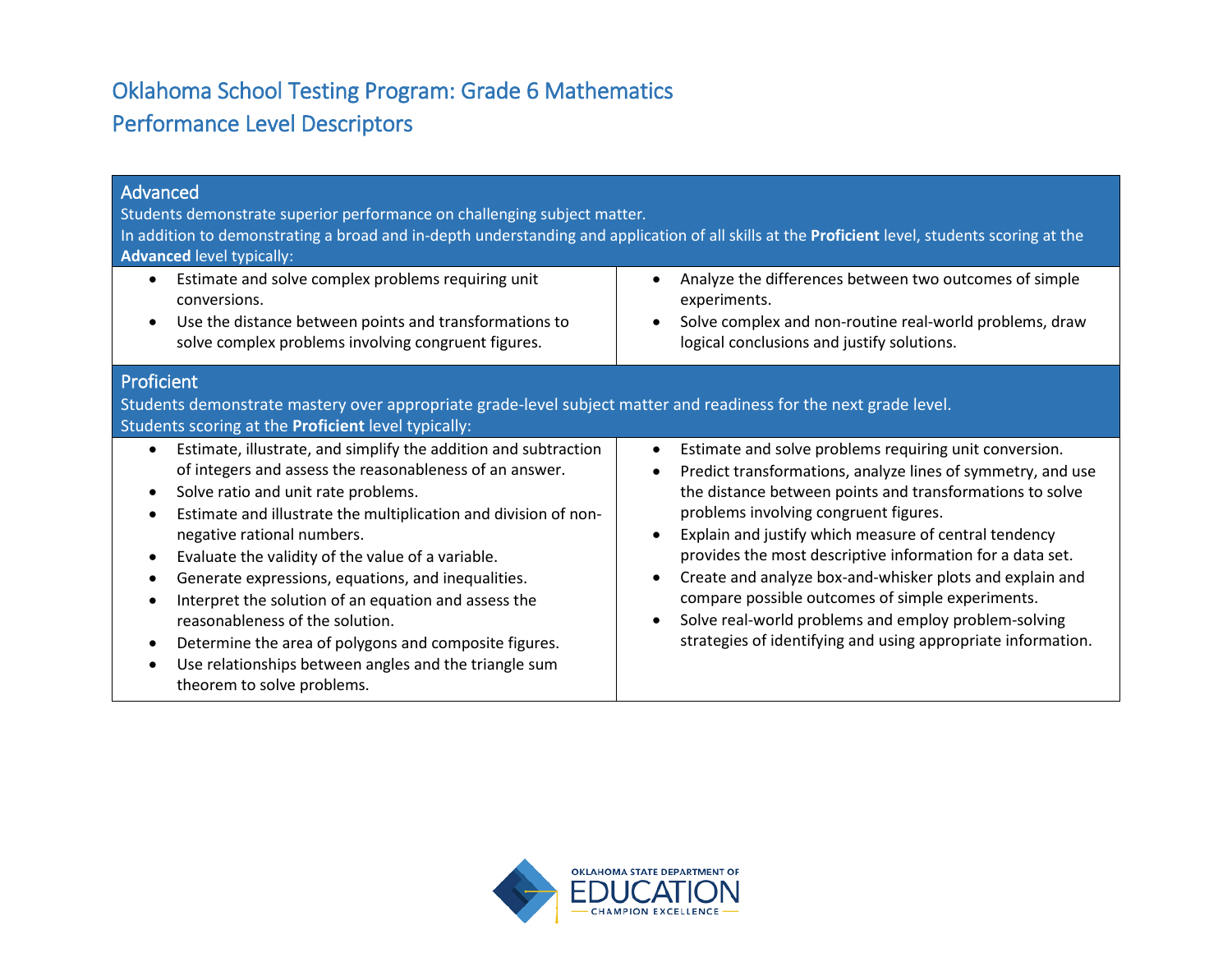# Oklahoma School Testing Program: Grade 6 Mathematics Performance Level Descriptors

| Students demonstrate partial mastery of the essential knowledge and skills appropriate to their grade level.                                                                                                                                                                                                                                                                                                                                                                                                                                                                                                                                                                                                                                                                                                                                                                                                                                                                                                                             |  |
|------------------------------------------------------------------------------------------------------------------------------------------------------------------------------------------------------------------------------------------------------------------------------------------------------------------------------------------------------------------------------------------------------------------------------------------------------------------------------------------------------------------------------------------------------------------------------------------------------------------------------------------------------------------------------------------------------------------------------------------------------------------------------------------------------------------------------------------------------------------------------------------------------------------------------------------------------------------------------------------------------------------------------------------|--|
| Students scoring at the <b>Basic</b> level typically:                                                                                                                                                                                                                                                                                                                                                                                                                                                                                                                                                                                                                                                                                                                                                                                                                                                                                                                                                                                    |  |
| Read, order, represent, and explain rational numbers<br>Evaluate the value of a variable in expressions, equations,<br>expressed as fractions, decimals, percents, and ratios.<br>and inequalities.<br>Write positive integers as products of factors.<br>Use number sense and properties of operations to solve<br>Illustrate or simplify the addition and subtraction of integers.<br>equations and graph the solution.<br>Determine the area of parallelograms and triangles.<br>Identify and compare quantities, determine unit rates, and<br>Identify angle relationships by name.<br>find equivalent fractions and percents.<br>Multiply and divide non-negative rational numbers. Students<br>Identify and display the effect of transformations.<br>graph ordered pairs in all quadrants.<br>Identify lines of symmetry.<br>Represent reflective relationships between varying<br>Calculate measures of central tendency, determine the<br>sample space of simple experiments, and identify possible<br>quantities.<br>outcomes. |  |
| <b>Below Basic</b><br>Students have not performed at least at the Basic level.                                                                                                                                                                                                                                                                                                                                                                                                                                                                                                                                                                                                                                                                                                                                                                                                                                                                                                                                                           |  |

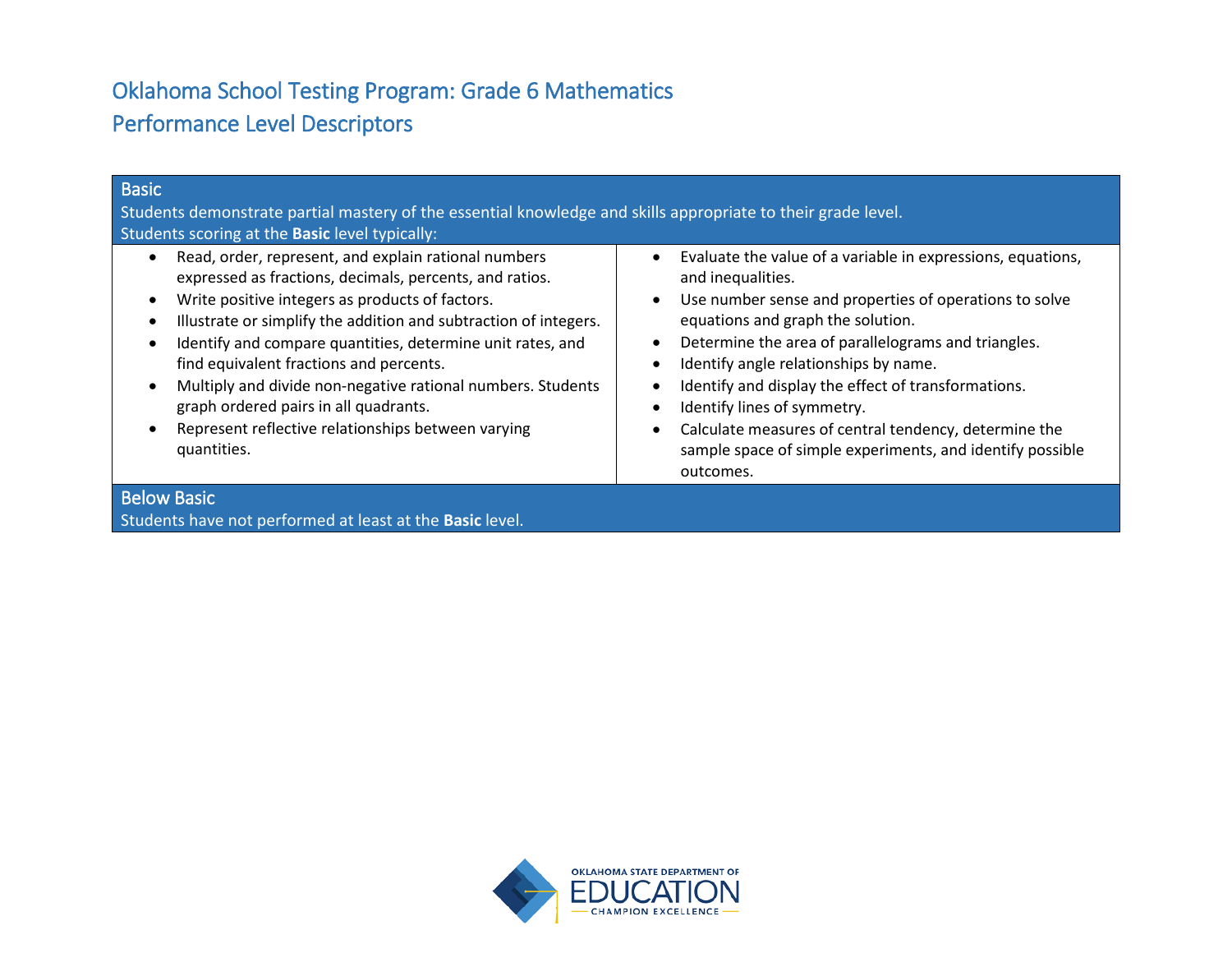# Oklahoma School Testing Program: Grade 7 Mathematics Performance Level Descriptors

| Advanced<br>Students demonstrate superior performance on challenging subject matter.<br>In addition to demonstrating a broad and in-depth understanding and application of all skills at the Proficient level, students scoring at the<br><b>Advanced level typically:</b>                                                                                                                                                                                                     |                                                                                                                                                                                                                                                                                                                                                                                                                                  |  |
|--------------------------------------------------------------------------------------------------------------------------------------------------------------------------------------------------------------------------------------------------------------------------------------------------------------------------------------------------------------------------------------------------------------------------------------------------------------------------------|----------------------------------------------------------------------------------------------------------------------------------------------------------------------------------------------------------------------------------------------------------------------------------------------------------------------------------------------------------------------------------------------------------------------------------|--|
| Interpret equations and inequalities involving variables and<br>rational numbers.<br>Make connections between circumference and area to solve<br>problems involving circles.<br>Analyze, apply, and display the effect of dilations and<br>multiple transformations.                                                                                                                                                                                                           | Use central tendencies and range, predict data and select an<br>$\bullet$<br>appropriate data display, and predict theoretical probability.<br>Solve complex and non-routine real-world problems, draw<br>logical conclusions and justify solutions.                                                                                                                                                                             |  |
| Proficient<br>Students demonstrate mastery over appropriate grade-level subject matter and readiness for the next grade level.<br>Students scoring at the Proficient level typically:                                                                                                                                                                                                                                                                                          |                                                                                                                                                                                                                                                                                                                                                                                                                                  |  |
| Estimate solutions of problems involving rational numbers<br>and assess the reasonableness of the solutions.<br>Differentiate between proportional and inversely<br>proportional relationships and identify the constant of<br>proportionality.<br>Represent proportional relationships in a variety of ways.<br>Use representations to identify and compare unit rates.<br>Solve problems involving proportional relationships and<br>assess the reasonableness of solutions. | Represent, solve, and write equations.<br>$\bullet$<br>Solve simple inequalities.<br>Generate and evaluate equivalent expressions with<br>justification of steps.<br>Interpret theoretical probability and draw conclusions.<br>$\bullet$<br>Students apply the effect of dilations and transformations.<br>Solve real-world problems and employ problem-solving<br>strategies of identifying and using appropriate information. |  |

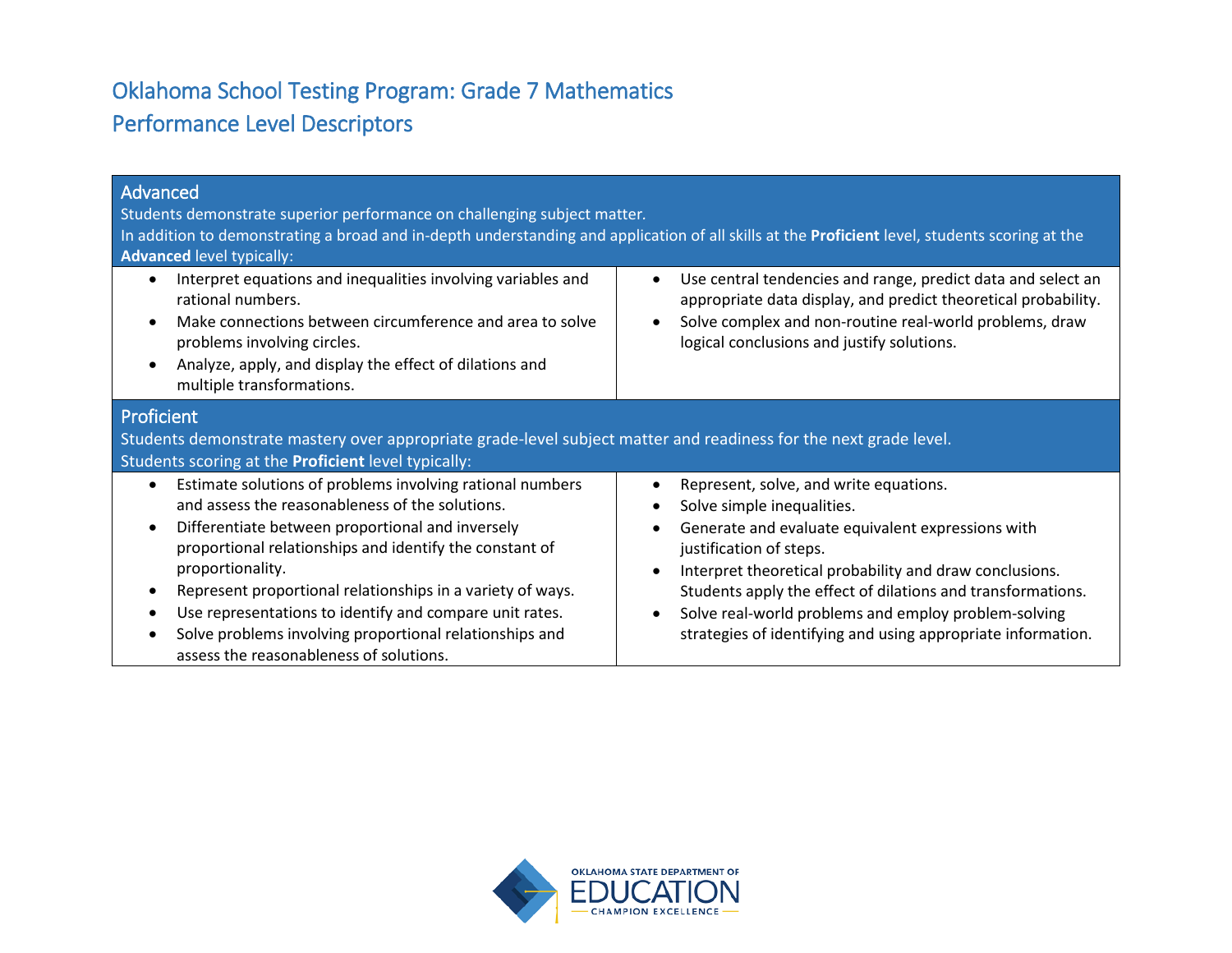# Oklahoma School Testing Program: Grade 7 Mathematics Performance Level Descriptors

| <b>Basic</b><br>Students demonstrate partial mastery of the essential knowledge and skills appropriate to their grade level.<br>Students scoring at the <b>Basic</b> level typically:                                                                                                                                                                                                                                                                                                |                                                                                                                                                                                                                                                                                                                                                                                                                                    |
|--------------------------------------------------------------------------------------------------------------------------------------------------------------------------------------------------------------------------------------------------------------------------------------------------------------------------------------------------------------------------------------------------------------------------------------------------------------------------------------|------------------------------------------------------------------------------------------------------------------------------------------------------------------------------------------------------------------------------------------------------------------------------------------------------------------------------------------------------------------------------------------------------------------------------------|
| Recognize, compare, and order rational numbers.<br>Create equivalent representations of rational numbers.<br>Calculate and model mathematical problems involving<br>rational numbers and exponents.<br>Calculate the absolute value of a rational number.<br>Describe and identify a proportional relationship.<br>Identify and solve problems involving ratios and unit rates.<br>Represent, solve, and write simple equations.<br>Represent, write, and graph simple inequalities. | Evaluate expressions using the order of operations.<br>Determine the surface area and volume of rectangular prisms<br>and calculate the area and perimeter of trapezoids.<br>Calculate the circumference and area of circles.<br>Describe the effect of dilations and transformations.<br>Calculate the measures of central tendencies and range and<br>determine appropriate data displays.<br>Calculate theoretical probability. |
| <b>Below Basic</b><br>Students have not performed at least at the Basic level.                                                                                                                                                                                                                                                                                                                                                                                                       |                                                                                                                                                                                                                                                                                                                                                                                                                                    |

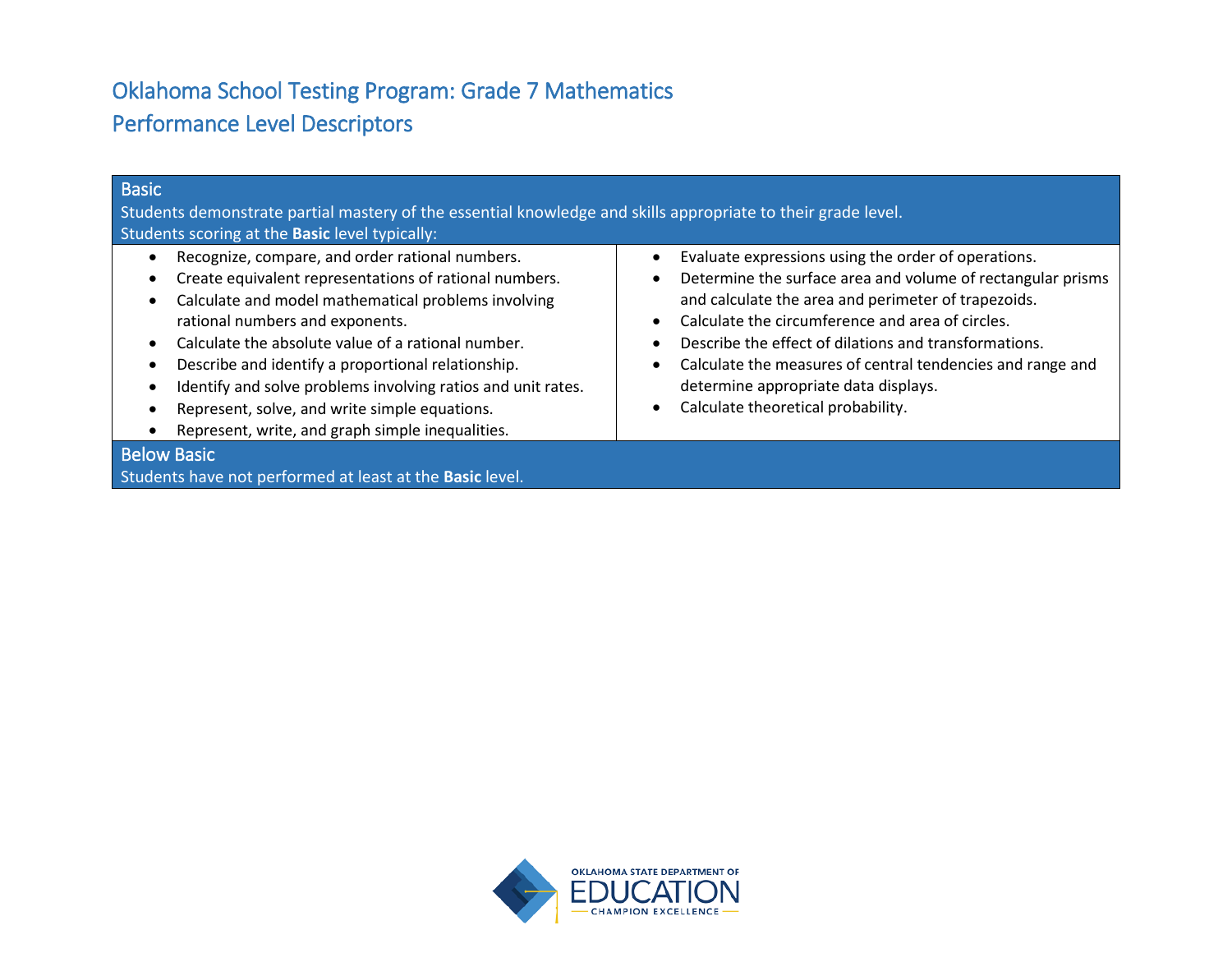# Oklahoma School Testing Program: Grade 8 Mathematics Performance Level Descriptors

| Advanced<br>Students demonstrate superior performance on challenging subject matter.<br>In addition to demonstrating a broad and in-depth understanding and application of all skills at the <b>Proficient</b> level, students scoring at the<br><b>Advanced level typically:</b>                                                                                                                                                                                                            |                                                                                                                                                                                                                                                                                                                                                                                                                                                                                                                                                                    |  |
|----------------------------------------------------------------------------------------------------------------------------------------------------------------------------------------------------------------------------------------------------------------------------------------------------------------------------------------------------------------------------------------------------------------------------------------------------------------------------------------------|--------------------------------------------------------------------------------------------------------------------------------------------------------------------------------------------------------------------------------------------------------------------------------------------------------------------------------------------------------------------------------------------------------------------------------------------------------------------------------------------------------------------------------------------------------------------|--|
| Generate, simplify, and evaluate complex equivalent<br>expressions.<br>Make connections between volume and surface area to solve<br>problems involving solids.<br>Compare the volume and surface area of different solids.                                                                                                                                                                                                                                                                   | Describe the impact on central tendencies of a data set with<br>$\bullet$<br>multiple outliers and when inserting or deleting multiple data<br>points.<br>Solve complex and non-routine real-world problems, draw<br>$\bullet$<br>logical conclusions and justify solutions.                                                                                                                                                                                                                                                                                       |  |
| Proficient<br>Students demonstrate mastery over appropriate grade-level subject matter and readiness for the next grade level.<br>Students scoring at the Proficient level typically:                                                                                                                                                                                                                                                                                                        |                                                                                                                                                                                                                                                                                                                                                                                                                                                                                                                                                                    |  |
| Solve complex and non-routine real-world problems, draw<br>$\bullet$<br>logical conclusions and justify solutions.<br>Generate, simplify, and evaluate equivalent expressions.<br>Classify and explain operational closure of rational and<br>irrational numbers.<br>Distinguish between a linear and nonlinear function.<br>Identify independent and dependent variables.<br>Describe, analyze, and represent linear functions with two<br>variables and translate between representations. | Use and apply the Pythagorean Theorem.<br>$\bullet$<br>Describe the impact on central tendencies of a data set with<br>$\bullet$<br>an outlier and when inserting or deleting a data point.<br>Interpret a scatterplot, determine the rate of change, and use<br>$\bullet$<br>a line of best fit to make predictions.<br>Calculate, interpret, and predict experimental probability and<br>$\bullet$<br>generalize samples to populations.<br>Solve real-world problems and employ problem-solving<br>strategies of identifying and using appropriate information. |  |

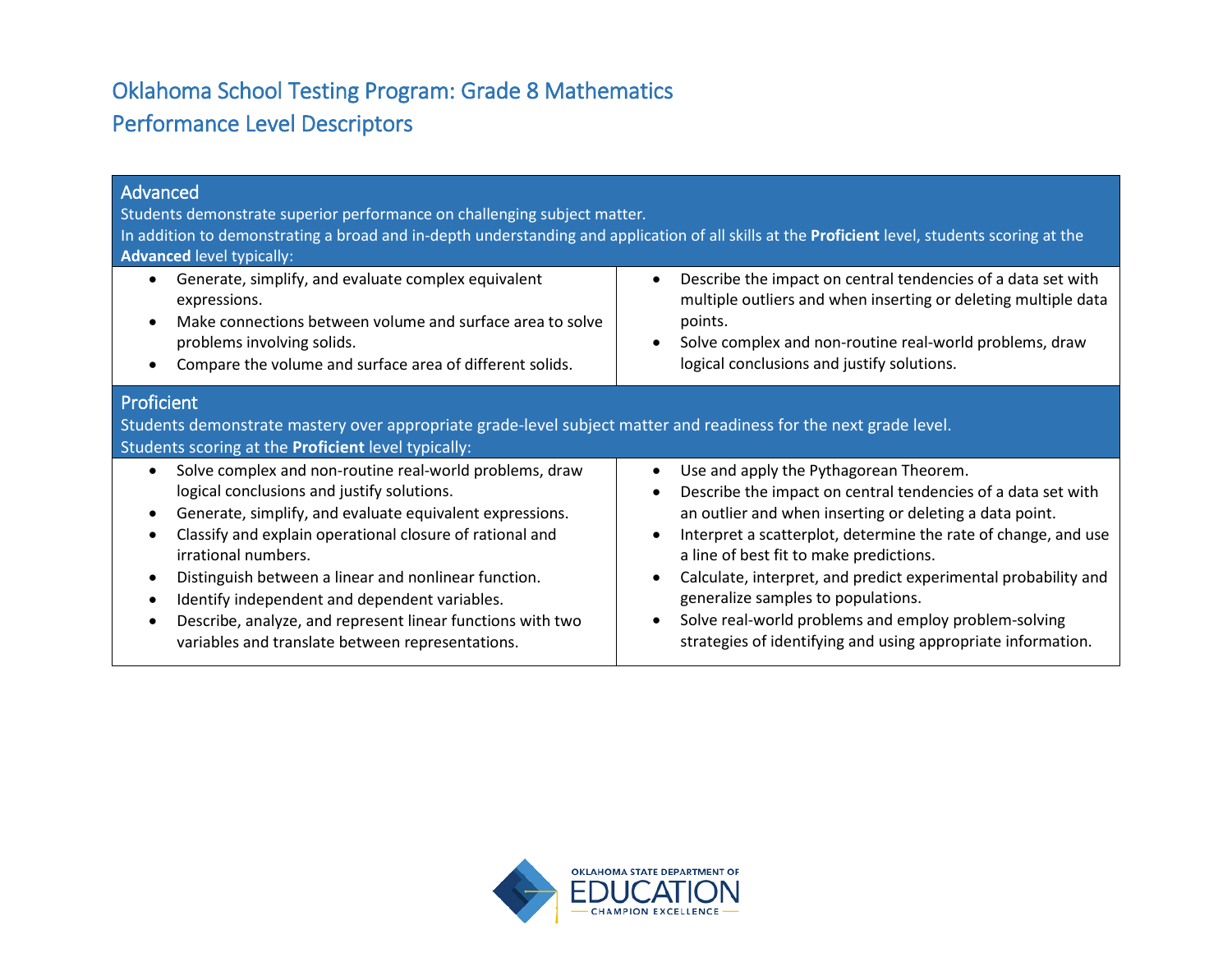# Oklahoma School Testing Program: Grade 8 Mathematics Performance Level Descriptors

| Basic                                                                                                                                                                                                                                                                                                                                                                                                                                                                 |                                                                                                                                                                                                                                                                                                                                                                                                                                                                                                                           |
|-----------------------------------------------------------------------------------------------------------------------------------------------------------------------------------------------------------------------------------------------------------------------------------------------------------------------------------------------------------------------------------------------------------------------------------------------------------------------|---------------------------------------------------------------------------------------------------------------------------------------------------------------------------------------------------------------------------------------------------------------------------------------------------------------------------------------------------------------------------------------------------------------------------------------------------------------------------------------------------------------------------|
| Students demonstrate partial mastery of the essential knowledge and skills appropriate to their grade level.                                                                                                                                                                                                                                                                                                                                                          |                                                                                                                                                                                                                                                                                                                                                                                                                                                                                                                           |
| Students scoring at the <b>Basic</b> level typically:                                                                                                                                                                                                                                                                                                                                                                                                                 |                                                                                                                                                                                                                                                                                                                                                                                                                                                                                                                           |
| Simplify and generate simple equivalent expressions,<br>including expressions in scientific notation.<br>Translate between standard form and scientific notation.<br>Identify and compare real numbers.<br>Recognize if a graph represents a linear function.<br>Identify intercepts and slope from the graph of a line.<br>Identify the effect on the graph of a linear function when<br>characteristics are changed.<br>Solve and graph equations and inequalities. | Use the Pythagorean Theorem to identify right triangles and<br>$\bullet$<br>to find the length of the hypotenuse.<br>Calculate the surface area and volume of solids.<br>Identify the outliers of a data set.<br>$\bullet$<br>Identify the line of best fit from a given scatterplot and<br>$\bullet$<br>determine if the rate of change is positive or negative.<br>Calculate the experimental probability of single events,<br>$\bullet$<br>identify sample spaces, and classify events as independent or<br>dependent. |
| <b>Below Basic</b>                                                                                                                                                                                                                                                                                                                                                                                                                                                    |                                                                                                                                                                                                                                                                                                                                                                                                                                                                                                                           |
| Students have not performed at least at the Basic level.                                                                                                                                                                                                                                                                                                                                                                                                              |                                                                                                                                                                                                                                                                                                                                                                                                                                                                                                                           |

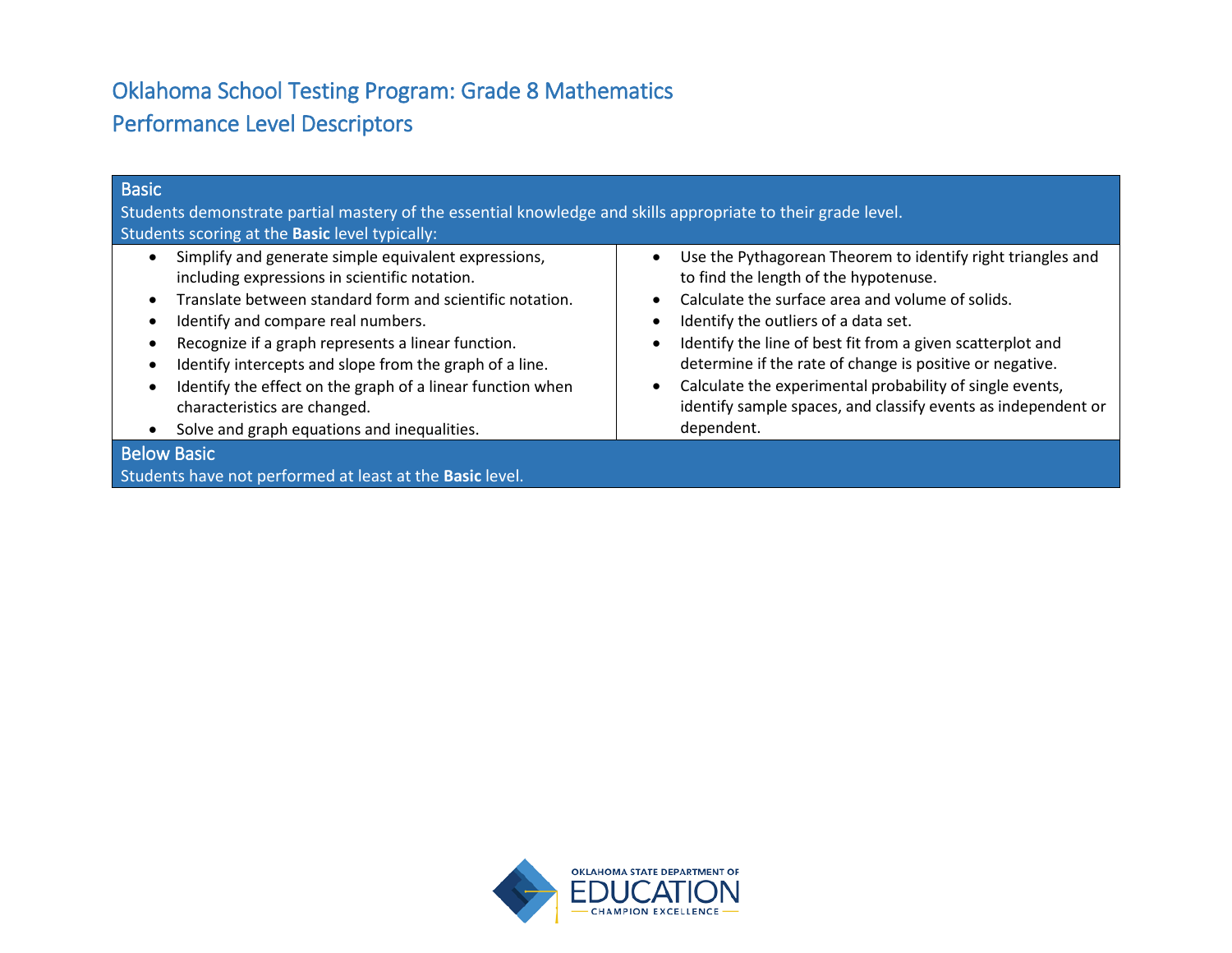#### Advanced

Students at the Advanced level have a 90% probability of earning a C or higher and a 66% probability of earning a B or higher in credit-bearing math courses at 4-year institutions. Their average first year college GPA at this level is a 3.3 or above (low B or higher). Students at this level are highly likely to be on track to be successful at the next level.

Students demonstrate superior performance with challenging subject matter and clearly exhibit readiness for college and career. In addition to demonstrating broad and in-depth understanding and application of all skills in the Proficient Level, students scoring at the Advanced Level typically:

- Rewrite rational, radical, and exponential expressions.
- Find the value of  $i^n$  for any whole number n.
- Perform operations on complex numbers.
- Add, subtract, and perform scalar multiplication on matrices.
- Interpret a term in a linear function of a challenging context.
- Make connections between different representations of, linear functions, systems of two linear equations, and systems of two linear inequalities in two variables.
- Determine the conditions under which a system of two linear equations in two has no solution, one solution, or infinitely many solutions.
- Create and use a linear equation in two variables that represents a challenging context.
- Create and solve a 3-variable linear system.
- Create and use an inequality in one or two variables that represents a challenging context.
- Make connections between the graph and solution to a quadratic and linear system of equations.
- Given a graph of a quadratic or exponential function representing a context, interpret a value, variable, point, or input-output pair in terms of the context.
- Solve absolute value, logarithmic, polynomial, rational, radical, and exponential equations in real-world and mathematical problems.
- Solve quadratic equations with complex solutions.
- Analyze graphs relationships between two quantities, including relationships that are not represented by a linear, quadratic, or exponential equation.
- Identify characteristics of graphs of functions.
- Identify the effect of multiple transformations of functions.
- Find inverse functions.
- Divide polynomials.
- Solve challenging radical and rational equations.
- Solve problems involving arithmetic and geometric sequences and series.
- Identify an appropriate inference or conclusion based on information from a graph, table, or scatterplot.
- Identify the equation of a line or curve that best fits the data in a scatterplot.
- Identify the appropriate conclusion to draw from a description of a study's design and the study results.
- Compare measures of center and spread of two data distributions represented visually.

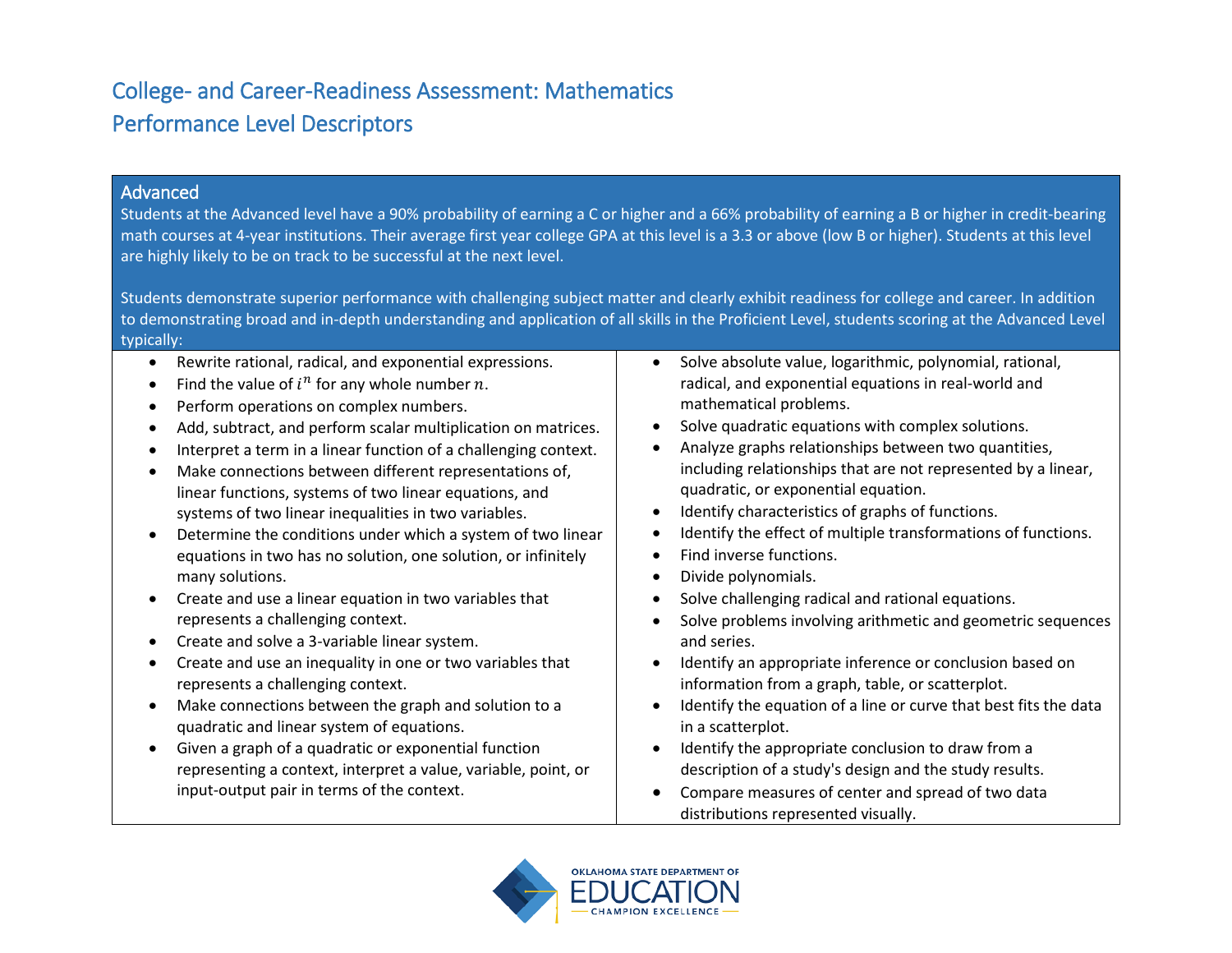| <b>Advanced (cont.)</b>                                                                                                                                                                                                                                                                                                                                                                                                                                                                                                                                                                                                                                                                                                          |                                                                                                                                                                                                                                                                                                                                                                                                                                                                                                                                                                                                                                                     |  |
|----------------------------------------------------------------------------------------------------------------------------------------------------------------------------------------------------------------------------------------------------------------------------------------------------------------------------------------------------------------------------------------------------------------------------------------------------------------------------------------------------------------------------------------------------------------------------------------------------------------------------------------------------------------------------------------------------------------------------------|-----------------------------------------------------------------------------------------------------------------------------------------------------------------------------------------------------------------------------------------------------------------------------------------------------------------------------------------------------------------------------------------------------------------------------------------------------------------------------------------------------------------------------------------------------------------------------------------------------------------------------------------------------|--|
| Find the probability of a compound event.<br>Recognize the effect of standard deviation.<br>Count using the Fundamental Counting Principle,<br>combinations, and permutations, including when cases<br>overlap.<br>Identify the most appropriate sample or sampling method to<br>best answer the question of interest.<br>Identify the population to which the results of a survey can<br>be generalized.<br>Understand sampling variability when the population<br>$\bullet$<br>proportion is estimated using sample data.<br>Use similarity as well as theorems related to lines, angles, and<br>$\bullet$<br>triangles to solve problems.<br>Find the diameter, radius, center, or points on a circle in<br>coordinate plane. | Solve problems using properties of special right triangles, the<br>Pythagorean Theorem or its converse, and trigonometric<br>ratios.<br>Solve problems using properties and theorems relating to<br>circles and parts of circles, such as radii, diameters, tangents,<br>angles, arcs, arc length, and sector area.<br>Apply the triangle inequality theorem.<br>Recognize congruencies that appear through the use of<br>auxiliary lines.<br>Determine an expression for the area of a regular polygon in<br>terms of side length or apothem/altitude.<br>Find area and volume of composite shapes.<br>Convert area and volume to different units. |  |

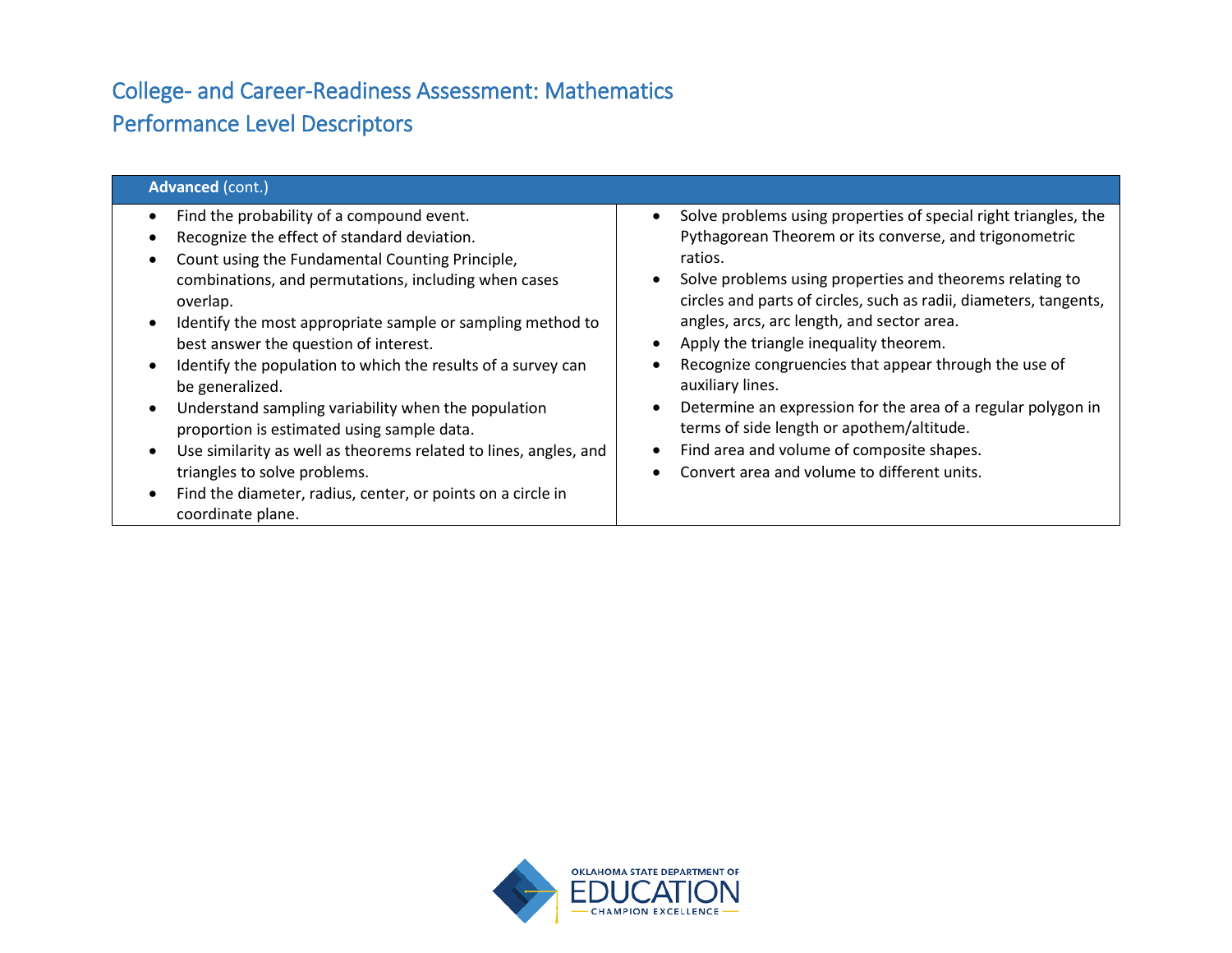#### Proficient

Students at the Proficient level have approximately a 75% or higher probability of earning a C or higher in credit-bearing math courses at all levels of higher education. Their average first year college GPA at this level is between a 2.9 and 3.3 (high C to low B). Students at this level are likely to be on track to be successful at the next level.

Students demonstrate mastery with subject matter and exhibit readiness for college and career. In addition to demonstrating understanding and application of all skills in the Basic Level, students scoring at the Proficient Level typically:

| $\bullet$ | Rationalize numeric expressions.                              | Make connections between the various representations of     |
|-----------|---------------------------------------------------------------|-------------------------------------------------------------|
| $\bullet$ | Convert numbers with rational exponents to radical form.      | quadratic or exponential functions.                         |
| $\bullet$ | Simplify cube roots.                                          | Factor polynomial expressions.<br>$\bullet$                 |
|           | Use properties of radicals and exponents to rewrite           | Determine the number of solutions quadratic equations have. |
|           | expressions.                                                  | Create and/or use quadratic or exponential functions to     |
| $\bullet$ | Evaluate slope in given contexts.                             | represent real-world contexts.                              |
| $\bullet$ | Interpret terms in linear functions and make connections      | Graph polynomial functions.                                 |
|           | between different representations.                            | Evaluate the effects of single function transformations.    |
| $\bullet$ | Determine the number of solutions linear systems of two       | Evaluate logarithmic, polynomial, rational, radical, and    |
|           | equations have.                                               | exponential functions, including where they are undefined.  |
| $\bullet$ | Create and solve linear equations within context.             | Find near terms in geometric sequences.                     |
| ٠         | Create and use inequalities within context.                   | Compose 2 functions.                                        |
| $\bullet$ | Graph compound linear inequalities.                           | Evaluate conclusions of population proportions based on     |
| $\bullet$ | Interpret the constant, variable, term, solution, or input-   | sample data and margins of error.                           |
|           | output pair in quadratic or exponential functions in context. | Identify bias in sampling methods.                          |
| ٠         | Add, subtract, and multiply polynomials.                      | Interpret scatterplots and use lines of best fit to make    |
|           | Solve multistep quadratic equations.                          | predictions.                                                |
| $\bullet$ | Solve radical equations.                                      | Calculate, compare, and interpret measures of central       |
| $\bullet$ | Solve rational equations.                                     | tendency in context.                                        |
|           | Solve systems of equations with one linear and one quadratic  | Determine probabilities of compound events.                 |
|           | equation.                                                     | Find probabilities where the sample space must be           |
| $\bullet$ | Solve literal equations for a given variable.                 | determined from the context.                                |
|           | Use Venn diagrams to make conclusions.                        | Solve problems using properties of right triangles.         |

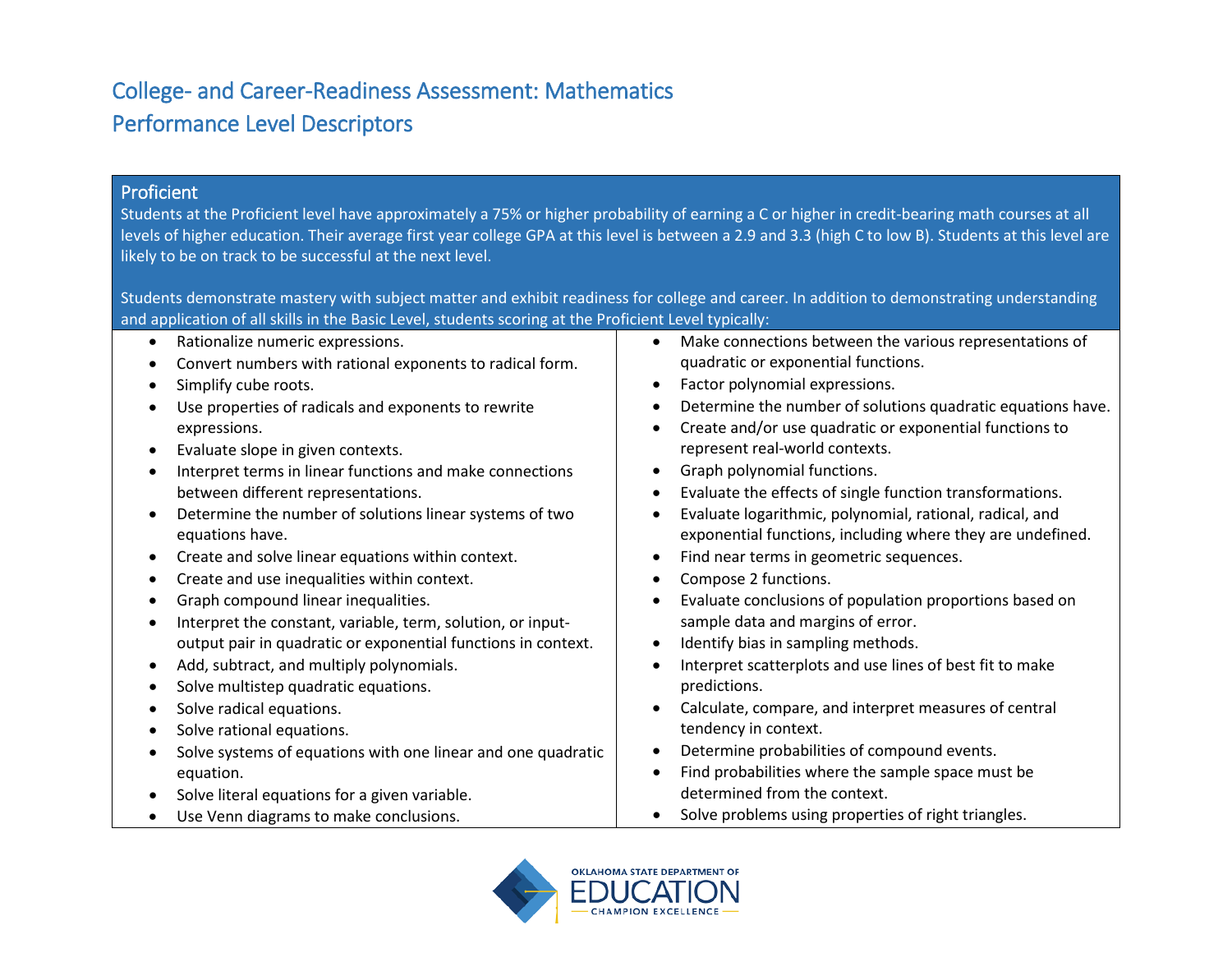| <b>Proficient (cont.)</b>                                                                                                                                                                                                                                                                                                                                                                                                                                               |                                                                                                                                                                                                                                                                                                                                            |  |
|-------------------------------------------------------------------------------------------------------------------------------------------------------------------------------------------------------------------------------------------------------------------------------------------------------------------------------------------------------------------------------------------------------------------------------------------------------------------------|--------------------------------------------------------------------------------------------------------------------------------------------------------------------------------------------------------------------------------------------------------------------------------------------------------------------------------------------|--|
| Make connections between the equation of a circle in a<br>coordinate plane and the center and radius of the circle.<br>Solve simple problems using properties and theorems<br>relating to circles and parts of circles.<br>Solve problems using properties of similar triangles.<br>Find the measure of interior angles of polygons.<br>Solve problems using the midpoint formula.<br>Solve problems using multiple theorems related to lines,<br>angles, or triangles. | Solve problems involving circumference, area, surface area,<br>perimeter and volume.<br>Solve problems involving translations, rotations, and<br>reflections.<br>Solve problems using the Pythagorean Theorem.<br>Solve problems using the distance formula.<br>Solve problems involving right triangles using trigonometric<br>functions. |  |